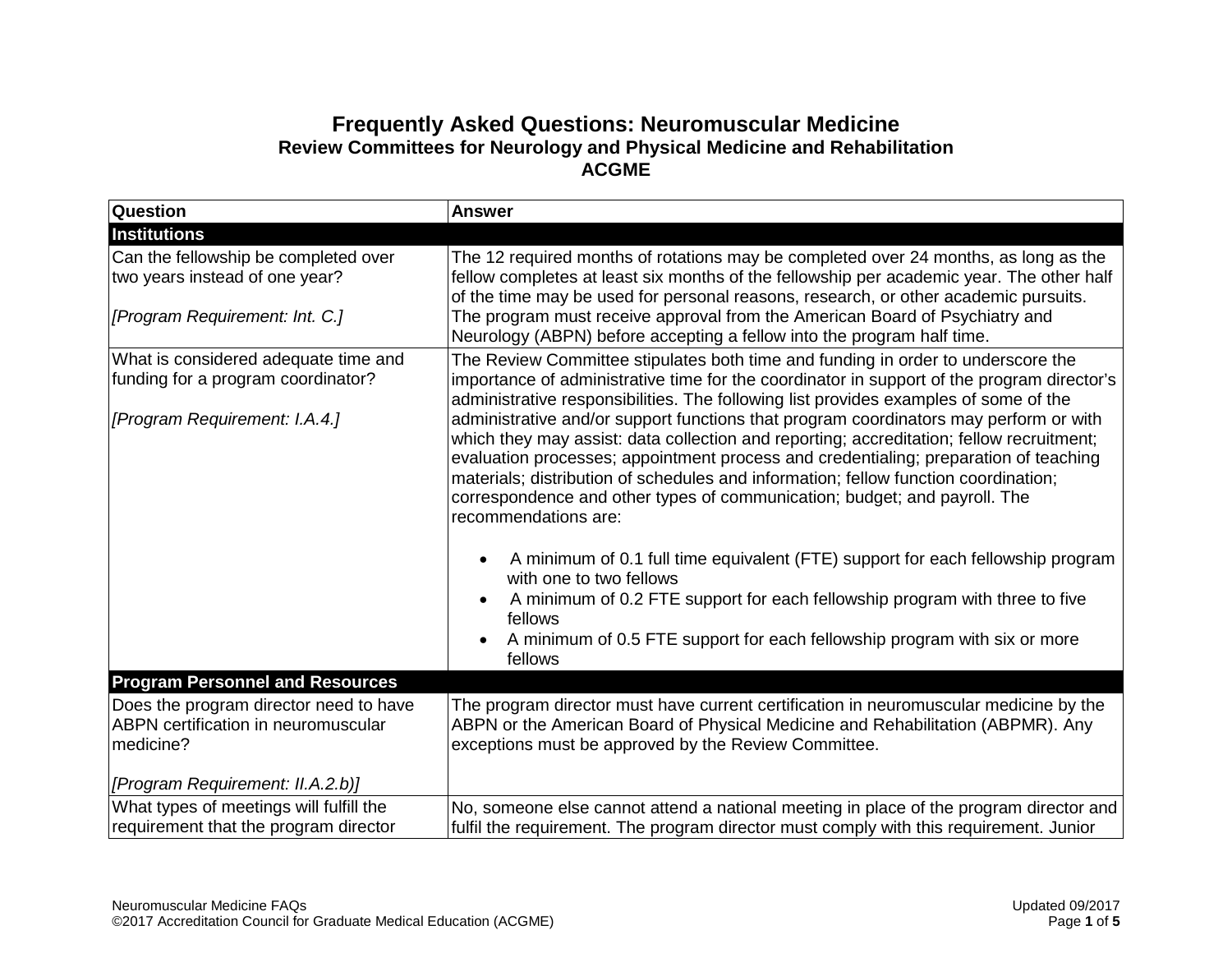| Question                                                                                                                                                                        | <b>Answer</b>                                                                                                                                                                                                                                                                                                                                                                                                                                      |
|---------------------------------------------------------------------------------------------------------------------------------------------------------------------------------|----------------------------------------------------------------------------------------------------------------------------------------------------------------------------------------------------------------------------------------------------------------------------------------------------------------------------------------------------------------------------------------------------------------------------------------------------|
| attend one national meeting per year,<br>and can the associate program director<br>attend a meeting in place of the program                                                     | faculty members, such as associate program directors, should also be encouraged to<br>attend, but the program director should still attend even if they do as well.                                                                                                                                                                                                                                                                                |
| director?<br>[Program Requirement: II.A.4]                                                                                                                                      | Examples of meetings that would fulfill this requirement include the biannual meeting of<br>the Consortium of Neurology Program Directors that occurs concurrently with the<br>American Academy of Neurology or the American Neurological Association meetings,                                                                                                                                                                                    |
|                                                                                                                                                                                 | and the ACGME Annual Educational Conference.                                                                                                                                                                                                                                                                                                                                                                                                       |
| Must faculty members be board certified<br>in neuromuscular medicine by the<br>ABPN, or will alternative board<br>certifications be accepted?<br>[Program Requirement: II.B.3.] | While not every faculty member must be board certified in neuromuscular medicine, all<br>eligible faculty members teaching in the program must be board certified in either<br>neuromuscular medicine or clinical neurophysiology by the ABPN. The Review<br>Committee does not consider American Board of Electrodiagnostic Medicine<br>certification as equivalent.                                                                              |
| What is an appropriate range of research or<br>scholarly activity for faculty members?                                                                                          | The majority (at least 51 percent) of the faculty must participate in the scholarship of:                                                                                                                                                                                                                                                                                                                                                          |
| [Program Requirement: II.B.5.]                                                                                                                                                  | discovery, as evidenced by peer-reviewed funding or by publication of original<br>a)<br>research in a peer-reviewed journal;<br>dissemination, as evidenced by review articles or chapters in textbooks; or,<br>b)<br>application, as evidenced by the publication or presentation of, for example, case<br>C)<br>reports, clinical series, or didactic lectures, at local, regional, or national<br>professional and scientific society meetings. |
|                                                                                                                                                                                 | Scholarly activities may also include participation in academic societies, leadership roles<br>in professional societies, journal club, and grand rounds presentations.                                                                                                                                                                                                                                                                            |
| <b>Educational Program</b>                                                                                                                                                      |                                                                                                                                                                                                                                                                                                                                                                                                                                                    |
| Do fellows need to manage patients in<br>outpatient and inpatient settings?                                                                                                     | Neuromuscular medicine fellows should have experience in direct management of<br>neuromuscular medicine patients in the outpatient area with direct or consultative<br>management in inpatient and intensive care settings. They must demonstrate skills,                                                                                                                                                                                          |
| [Program Requirement: IV.A.2.b)]                                                                                                                                                | have formal instruction, and clinical experience to manage inpatients and outpatients<br>with neuromuscular diseases.                                                                                                                                                                                                                                                                                                                              |
| How should the requirement for elective<br>time be met?                                                                                                                         | Fellows should have designated elective time to pursue individual interests. This can be<br>accomplished either in rotation blocks or as longitudinal experiences on a weekly basis,<br>but must be clearly delineated as elective time.                                                                                                                                                                                                           |
| [Program Requirement IV.A.3.b).(2).]                                                                                                                                            |                                                                                                                                                                                                                                                                                                                                                                                                                                                    |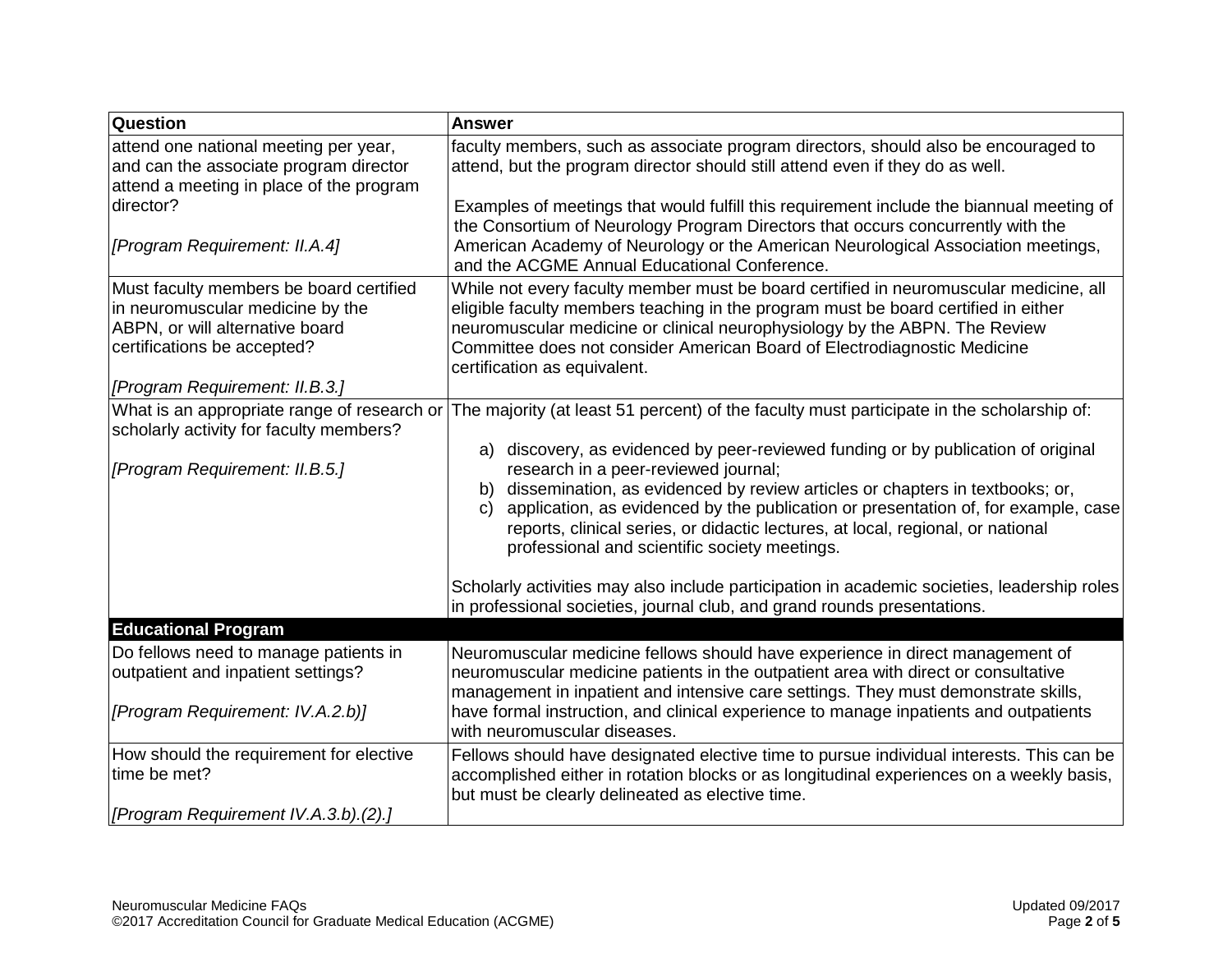| How can a program provide<br>objective assessment of fellow | See the table below for examples.         |                                        |
|-------------------------------------------------------------|-------------------------------------------|----------------------------------------|
| competency?                                                 | <b>Competency</b>                         | <b>Examples of Documentation</b>       |
|                                                             | <b>Patient Care and Procedural Skills</b> | Milestones, Objective Structured       |
| [Program Requirement:<br>V.A. 1.b. (1)]                     |                                           | Clinical Examinations (OSCEs),         |
|                                                             |                                           | mini-clinical evaluation exercise      |
|                                                             |                                           | (mini-CEX), direct observation,        |
|                                                             |                                           | structured case discussions, role-     |
|                                                             |                                           | play or simulation, chart review, etc. |
|                                                             | <b>Medical Knowledge</b>                  | Milestones, OSCEs, global              |
|                                                             |                                           | assessment, direct observation,        |
|                                                             |                                           | structured case discussions, other     |
|                                                             |                                           | exams, etc.                            |
|                                                             | Practice-based Learning and               | Milestones, fellow portfolios, global  |
|                                                             | Improvement                               | assessment, conferences presented      |
|                                                             |                                           | by fellows, patient education          |
|                                                             |                                           | materials developed by fellows,        |
|                                                             |                                           | quality performance measures, chart    |
|                                                             |                                           | review, etc.                           |
|                                                             | Interpersonal and Communication           | OSCEs, Milestones, Neurology           |
|                                                             | <b>Skills</b>                             | Clinical Evaluation Exercise (NEX),    |
|                                                             |                                           | global assessment, direct              |
|                                                             |                                           | observation, multi-source feedback,    |
|                                                             |                                           | patient surveys, role-play or          |
|                                                             |                                           | simulation, etc.                       |
|                                                             | Professionalism                           | Milestones, fellow portfolios, global  |
|                                                             |                                           | assessment, direct observation,        |
|                                                             |                                           | multi-source feedback, patient         |
|                                                             |                                           | surveys, etc.                          |
|                                                             | <b>Systems-Based Practice</b>             | Milestones, fellow portfolios, global  |
|                                                             |                                           | assessment, multi-source feedback,     |
|                                                             |                                           | quality measures, chart review, etc.   |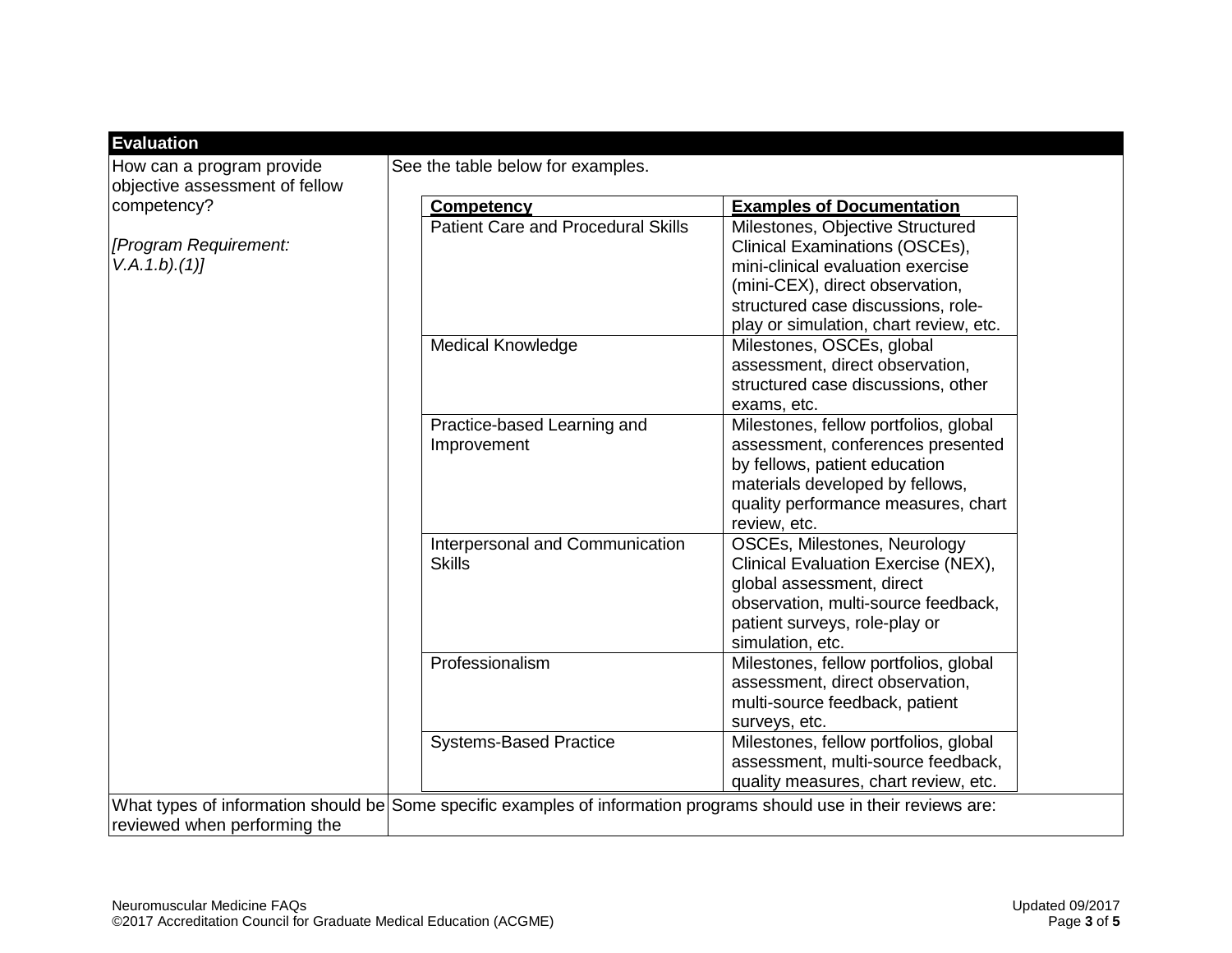| Annual Program Evaluation?<br>[Program Requirement: V.C.2.]                                                                             | De-identified fellow and faculty member comments<br>$\bullet$<br>Sponsoring Institution's GMEC review, if applicable<br>$\bullet$<br>Resources available at each participating site<br>٠<br>Quality of supervision<br>$\bullet$<br>Goals and objectives<br>$\bullet$<br><b>ACGME Faculty and Fellow Survey results</b><br>Meeting minutes<br><b>Milestones</b><br>Faculty member and fellow scholarly activity<br>Board pass rate in last year |
|-----------------------------------------------------------------------------------------------------------------------------------------|------------------------------------------------------------------------------------------------------------------------------------------------------------------------------------------------------------------------------------------------------------------------------------------------------------------------------------------------------------------------------------------------------------------------------------------------|
|                                                                                                                                         | This list is not meant to be exhaustive.                                                                                                                                                                                                                                                                                                                                                                                                       |
| Who should annually review<br>assess whether they have been<br>met?                                                                     | In addition to the faculty members of the Program Evaluation Committee, at least one fellow must<br>curriculum goals and objectives and serve on the committee, and all fellows must have input into the program evaluation process.<br>Goals and objectives should be reviewed as part of this process.                                                                                                                                       |
| [Program Requirement: V.C.2.]                                                                                                           |                                                                                                                                                                                                                                                                                                                                                                                                                                                |
| Is ABPN certification of eligible<br>program graduates important in<br>program evaluation?<br>[Program Requirements: V.C.4.-<br>V.C.5.b | Yes, graduate pass rate on the ABPN neuromuscular medicine board exam is one measure of<br>educational effectiveness of the program, and will be considered an important outcome<br>measure by the Review Committee. Pass rates on other board exams are not considered<br>equivalent.                                                                                                                                                         |
| The Learning and Working Environment                                                                                                    |                                                                                                                                                                                                                                                                                                                                                                                                                                                |
| Which licensed independent<br>practitioners may contribute to<br>fellows' education?                                                    | Licensed practitioners include health care professionals who are licensed in the state and have<br>appropriate credentials at the hospital in which they are seeing patients.                                                                                                                                                                                                                                                                  |
| [Program Requirement:<br>VI.A.2.a)(1)]                                                                                                  |                                                                                                                                                                                                                                                                                                                                                                                                                                                |
| What does the Review Committee<br>consider an optimal clinical<br>workload?                                                             | The program director must make an assessment of the learning environment, including patient<br>safety, complexity of patient illness/condition, available support services, and the fellow's level<br>of knowledge, skills, and abilities when determining the appropriate clinical workload for each<br>fellow.                                                                                                                               |